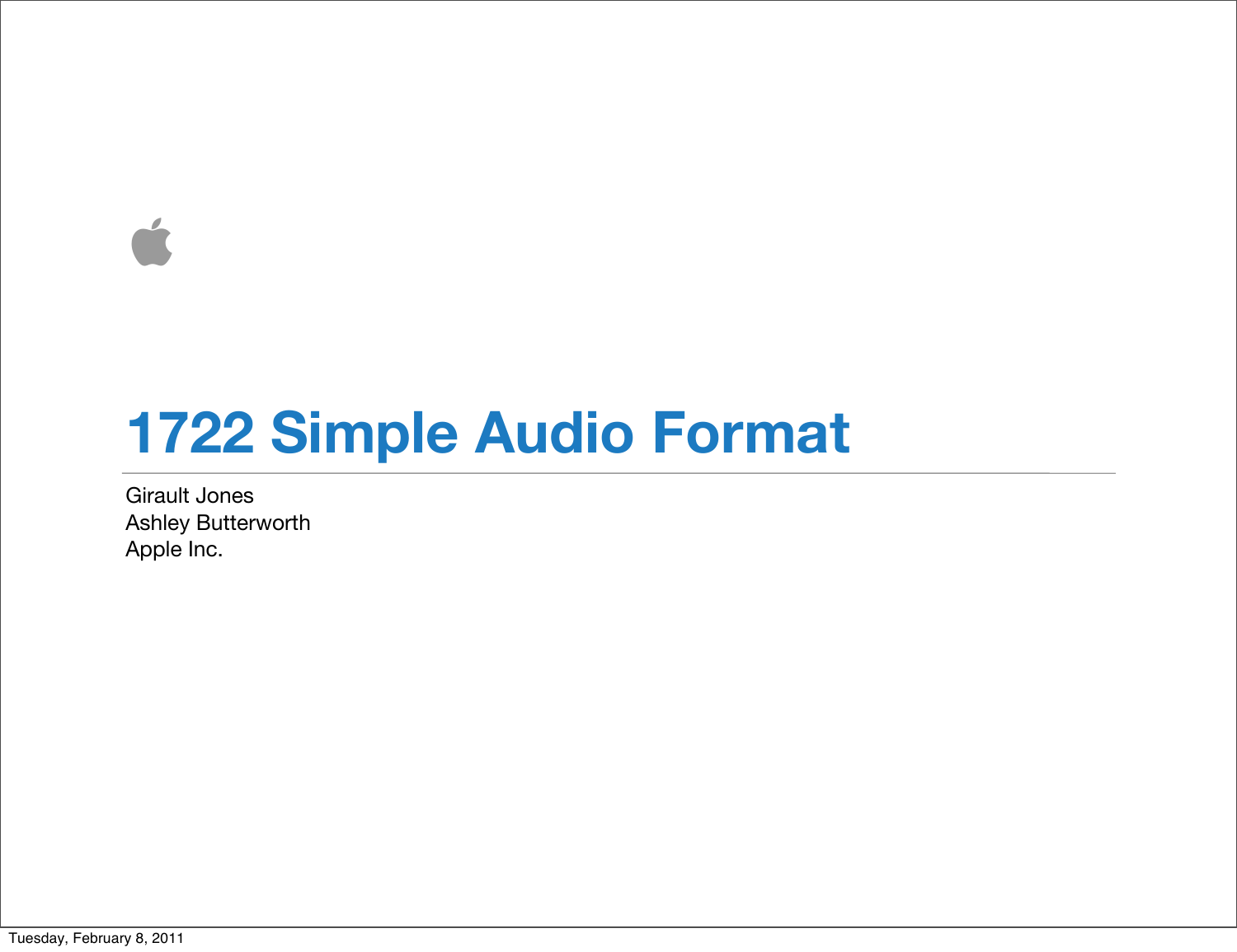# **What is Simple Audio Format**

- Simplest format for transmitting audio
- Higher channel counts than IEC 61883
- Samples can be integers or floating point
- All packets within a stream are the same size
- Permits any 802.1Qav-compliant packet rate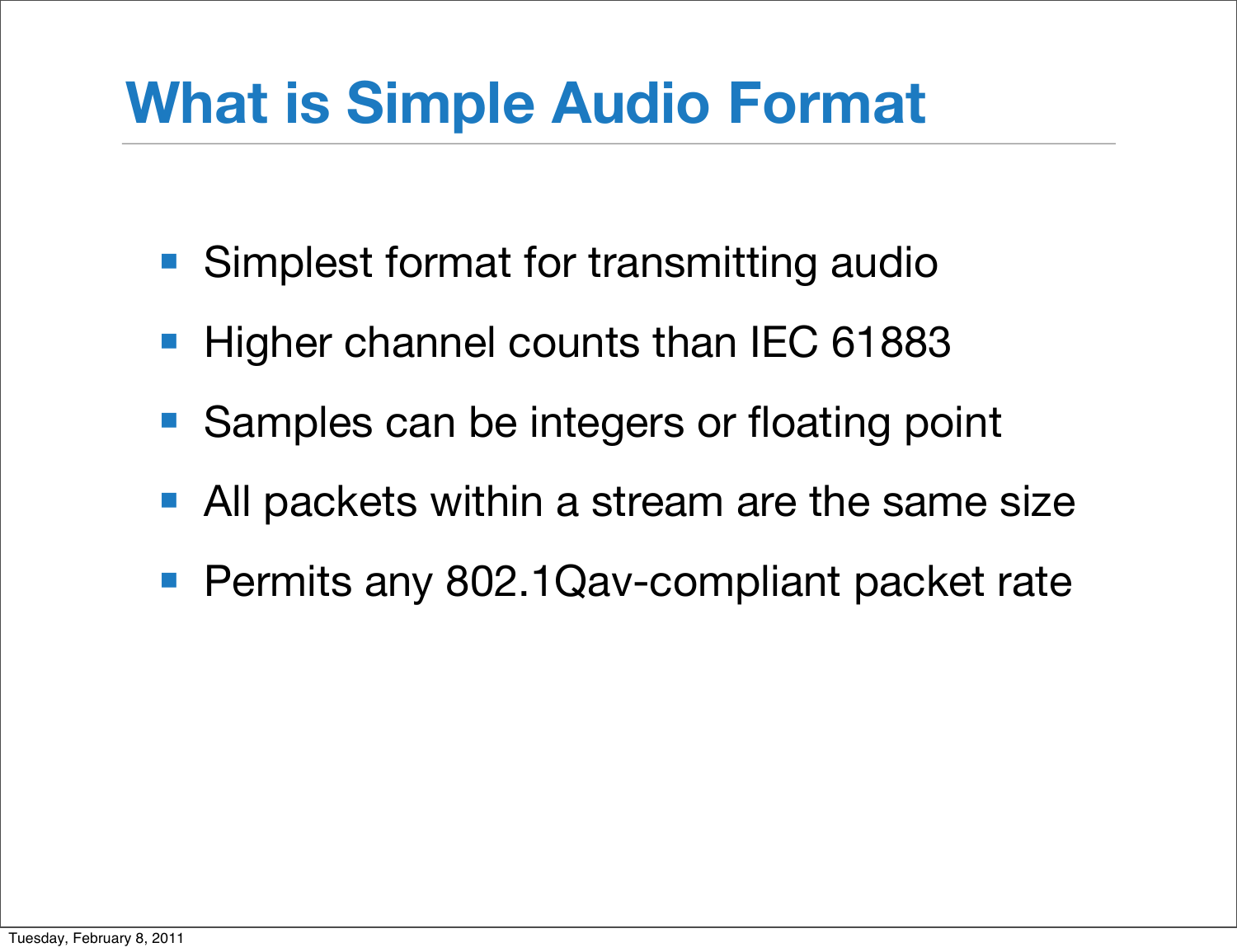# **The Sample Types**

- Floating Point (IEEE 754-2008)
	- 32-bit float
- Linear Integer
	- $-$  4-byte (1 to 32 bits)
	- 3-byte (1 to 24 bits) "packed"
	- 2-byte (1 to 16 bits)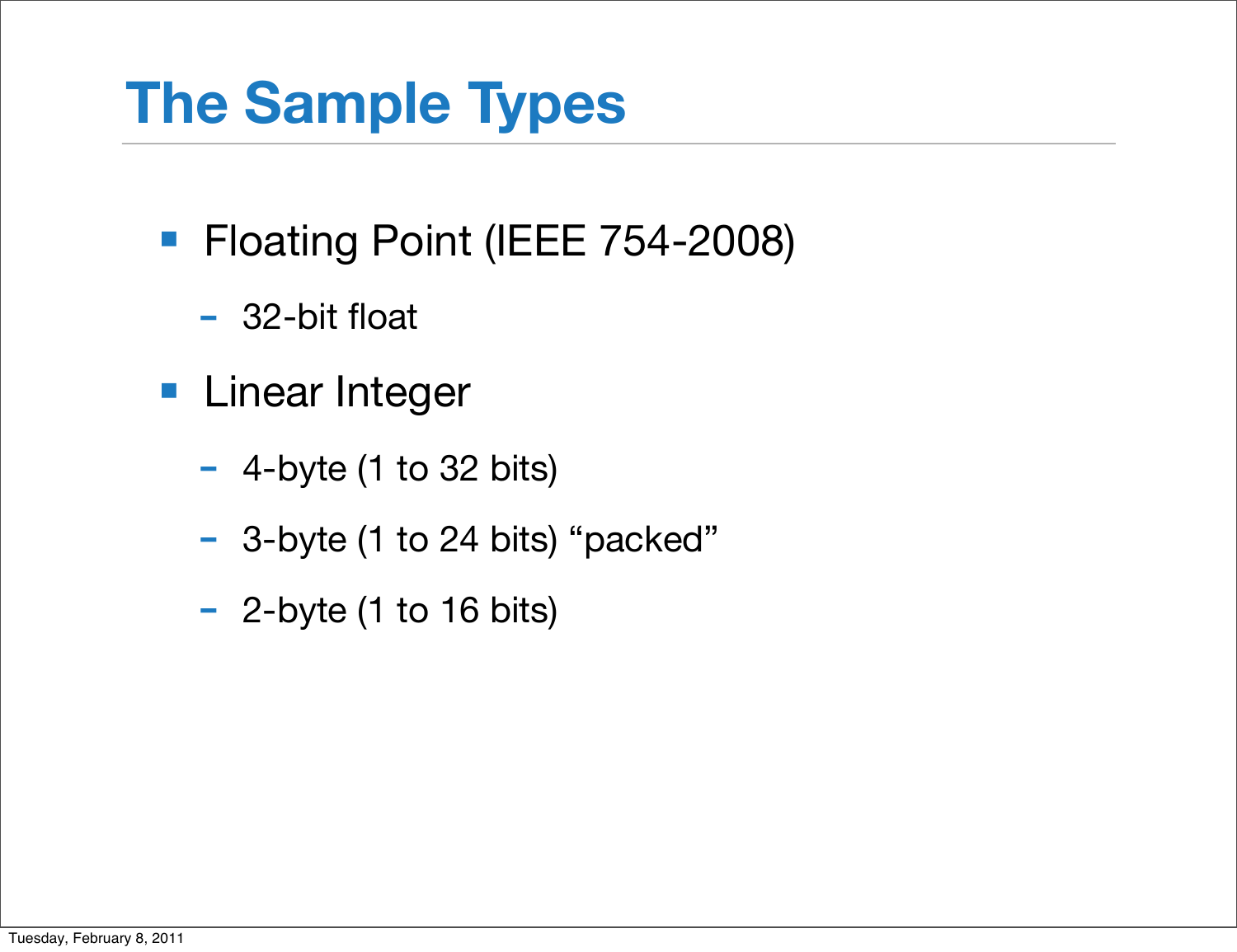### **Packet Format**

#### ■ Time stamp

- There is one in every packet
- Always corresponds to first sample in packet
- Payload-specific header flags
	- 10 bits indicating channels per frame
	- 2 bits for synchronized event markers
	- 4 bits reserved for future use
- Interleaved or non-interleaved sample data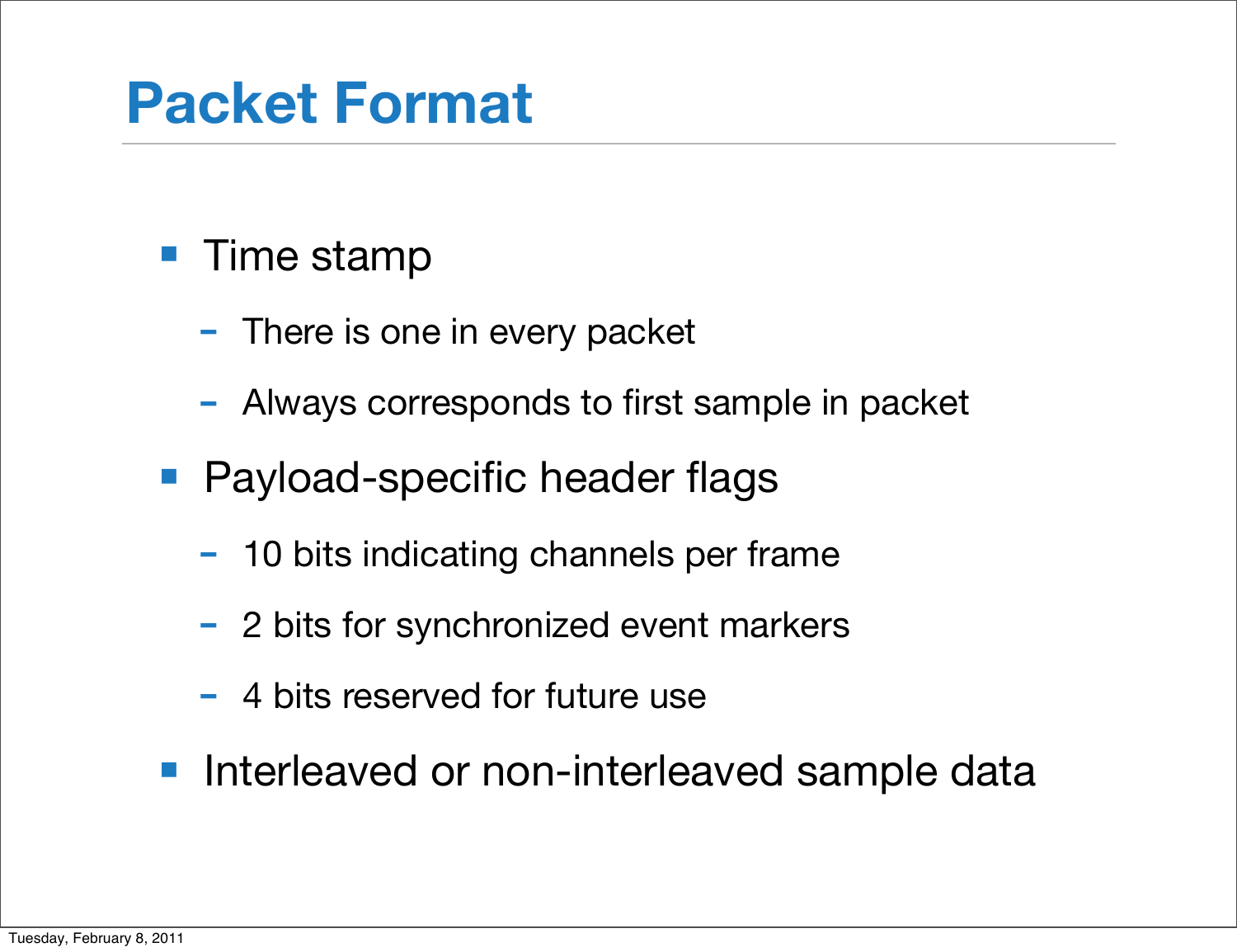- Network byte order (big-endian)
- Linear integers are LSB zero padded
	- allows easy conversion between various bit widths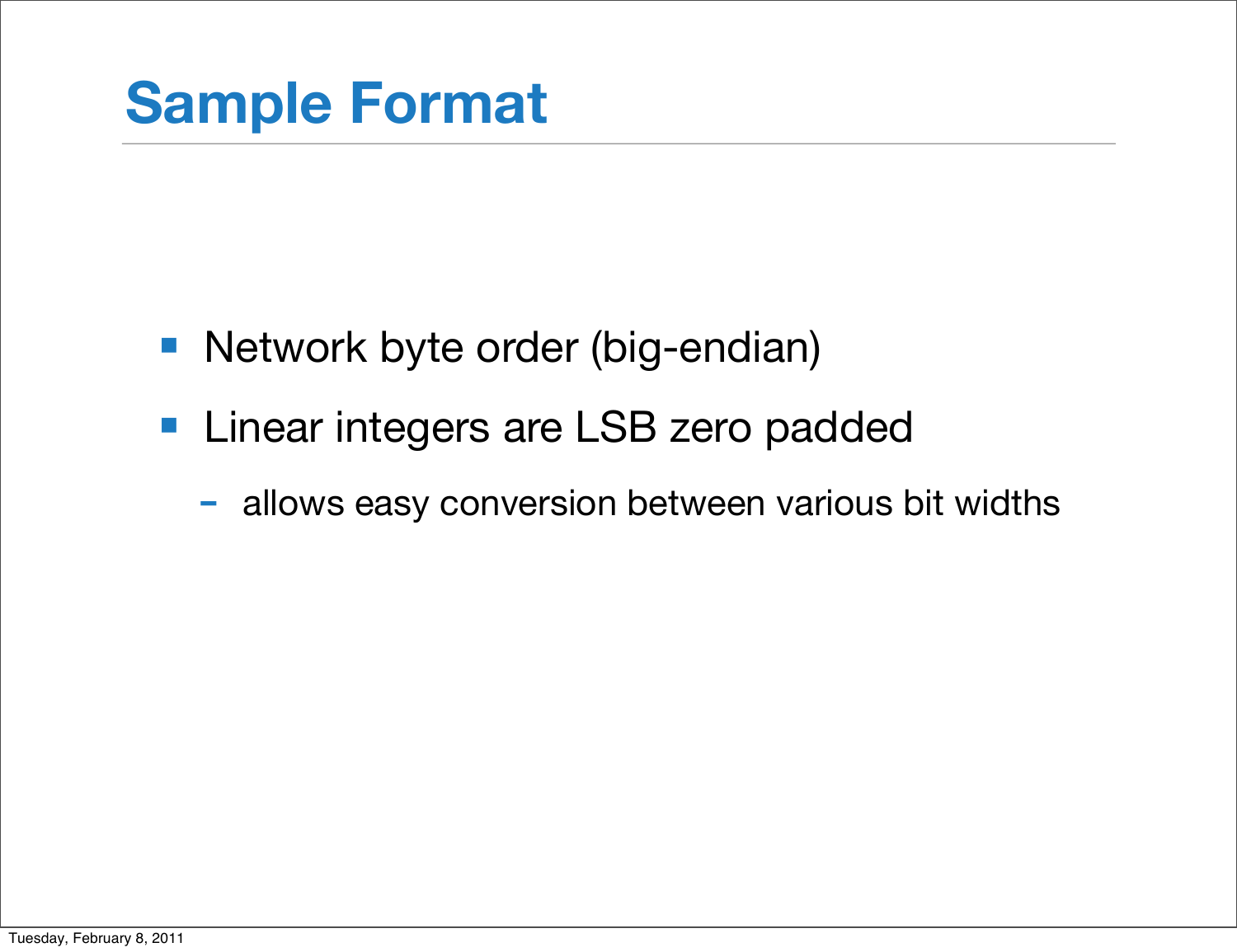# **Interoperability**

- All end stations that support simple audio format are required to implement interleaved, 4-byte linear integer format.
- Generally, a discovery protocol (such as 1722.1) will fully describe a simple audio stream.
- However, header contains enough info for an end station to determine the payload format.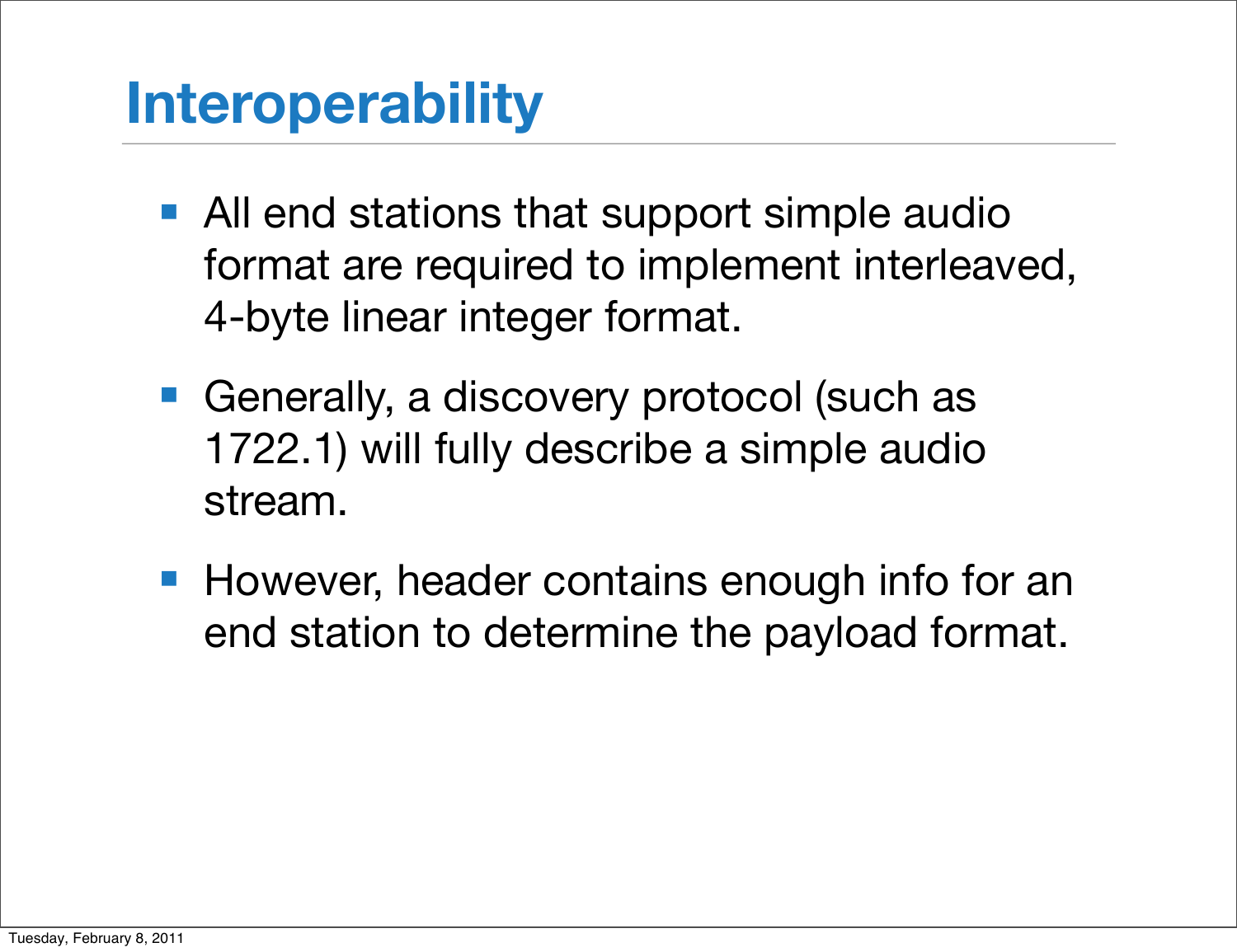#### **Frame Format**

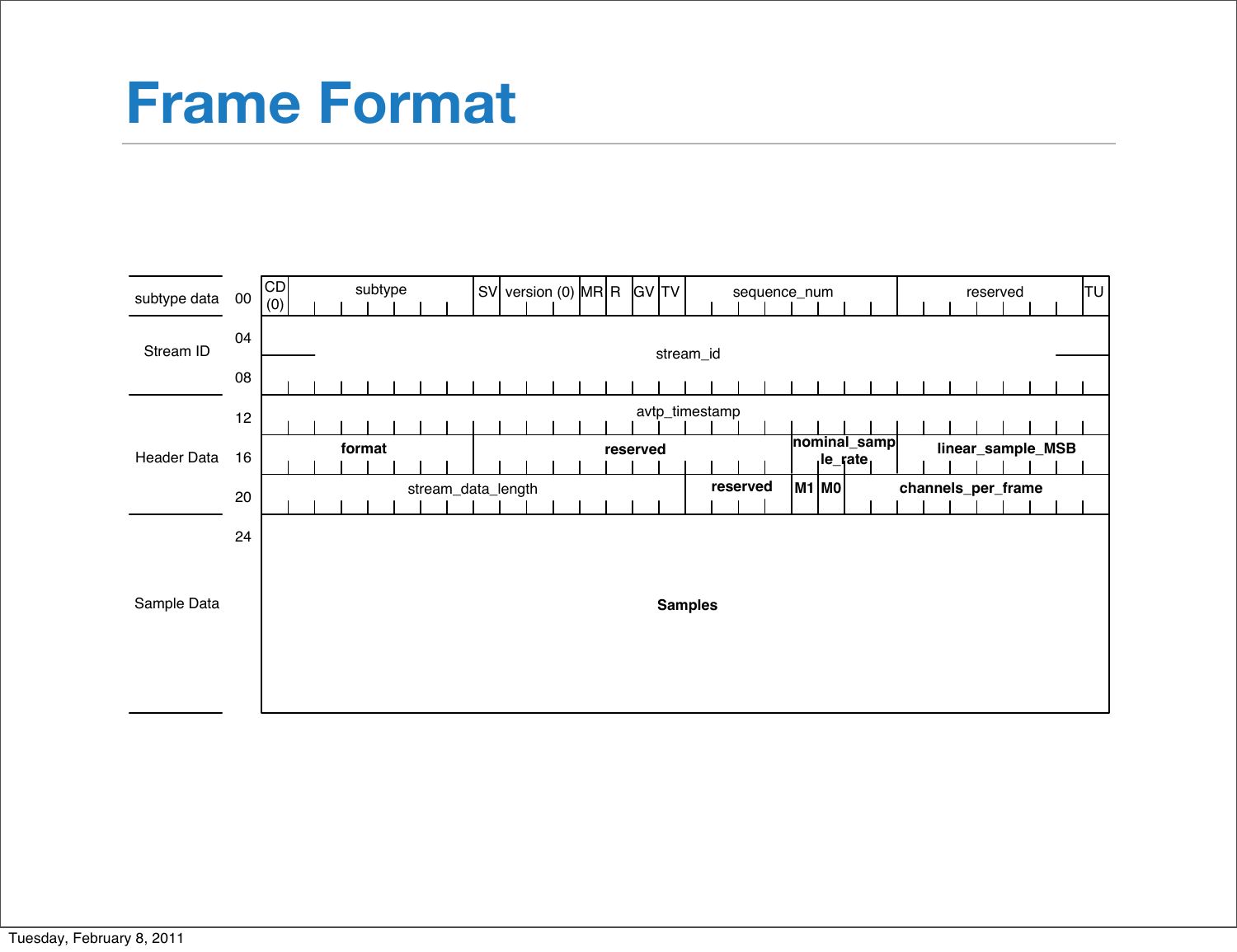### **"Gateway Info"**

■ format

- Sample format (float/linear integer)
- nominal\_sample\_rate
	- Predefined sample rate or unspecified
- linear\_sample\_MSB
	- Number of MSBs that are used
		- $0 = 256$
		- Only applies to integer formats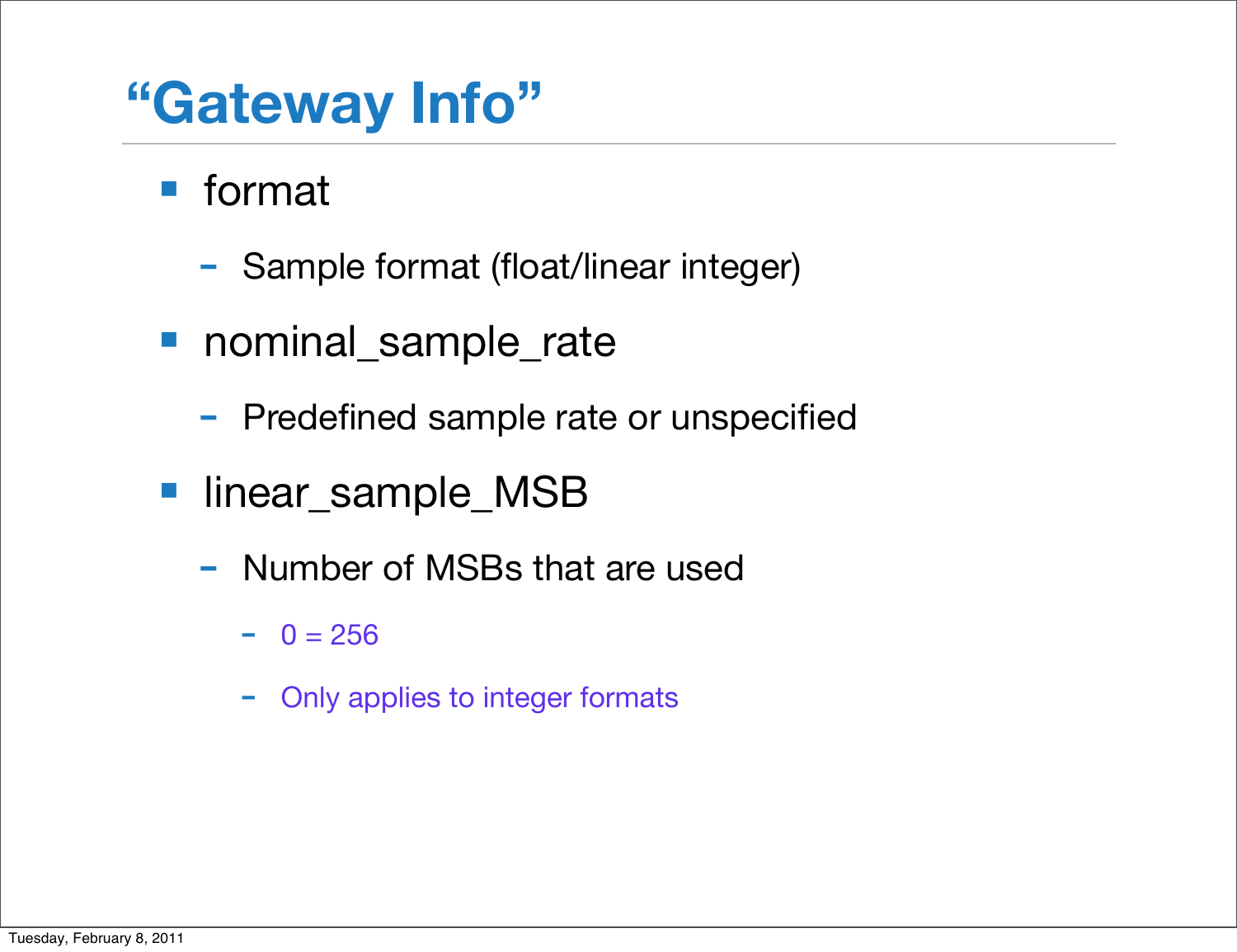#### **nominal\_sample\_rate**

- $\blacksquare$  0 = Not specified
- $-1-3 = 8, 16, 32$
- $-4-8 = 11.025, 22.05, 44.1, 88.2, 176.4$
- $\blacksquare$  9-11 = 48, 96, 192
- $\blacksquare$  15 = Extended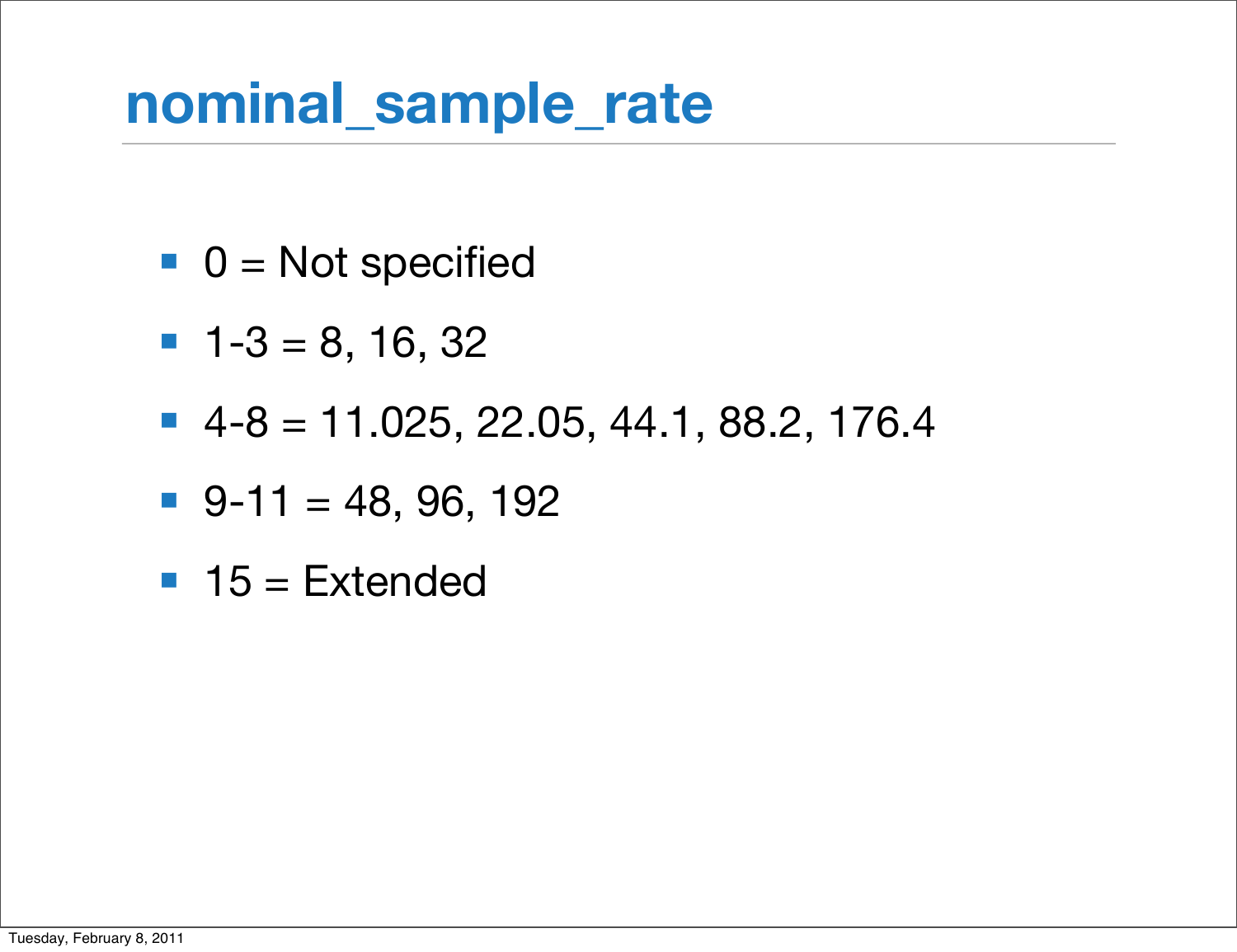# **Protocol Specific Header**

#### ■ M1, M0

- Marker bits for "synchronized" events
- channels\_per\_frame
	- The number of audio channels represented in the frame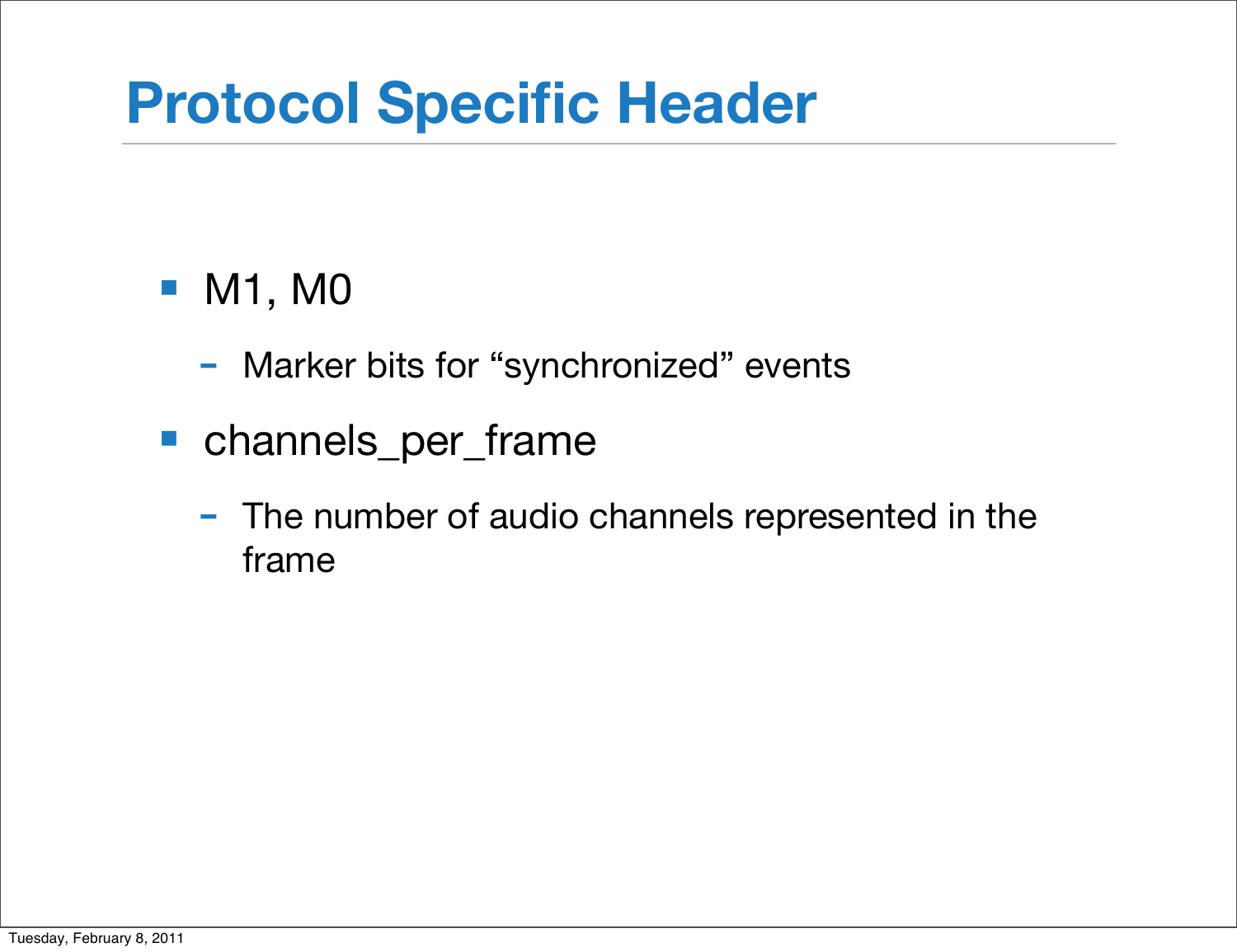#### **Frame Format Example**

■ 4-byte integer, stereo, interleaved, 6 samples/frame

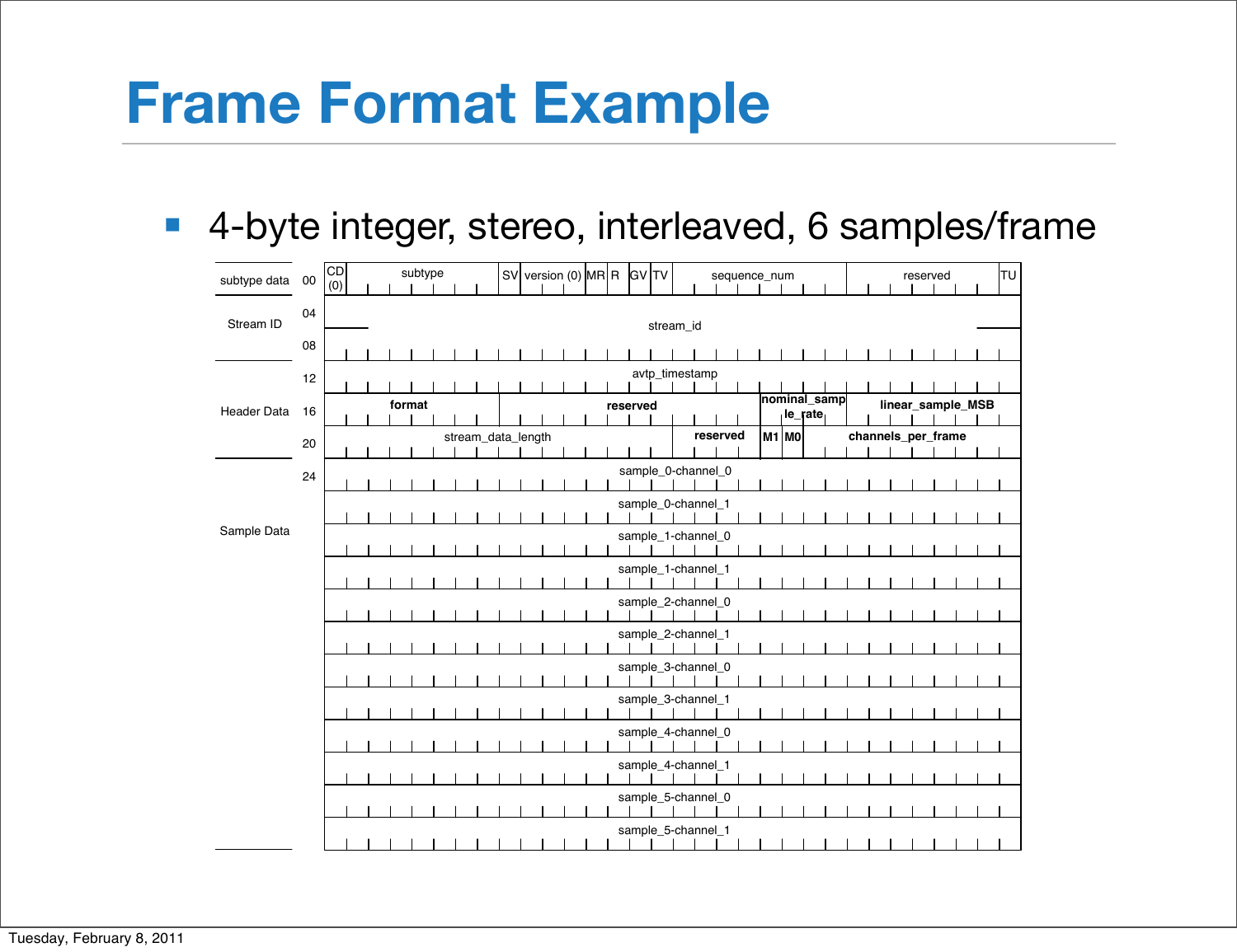# **Pros of SAF**

- Supports 24-bit packed
- Removes CIP header
- Removes 61883 depacketization rules
- No MIDI, tags or non audio data
- Increases max channel count beyond 256
	- 729 channels at 48kHz, 16bit samples